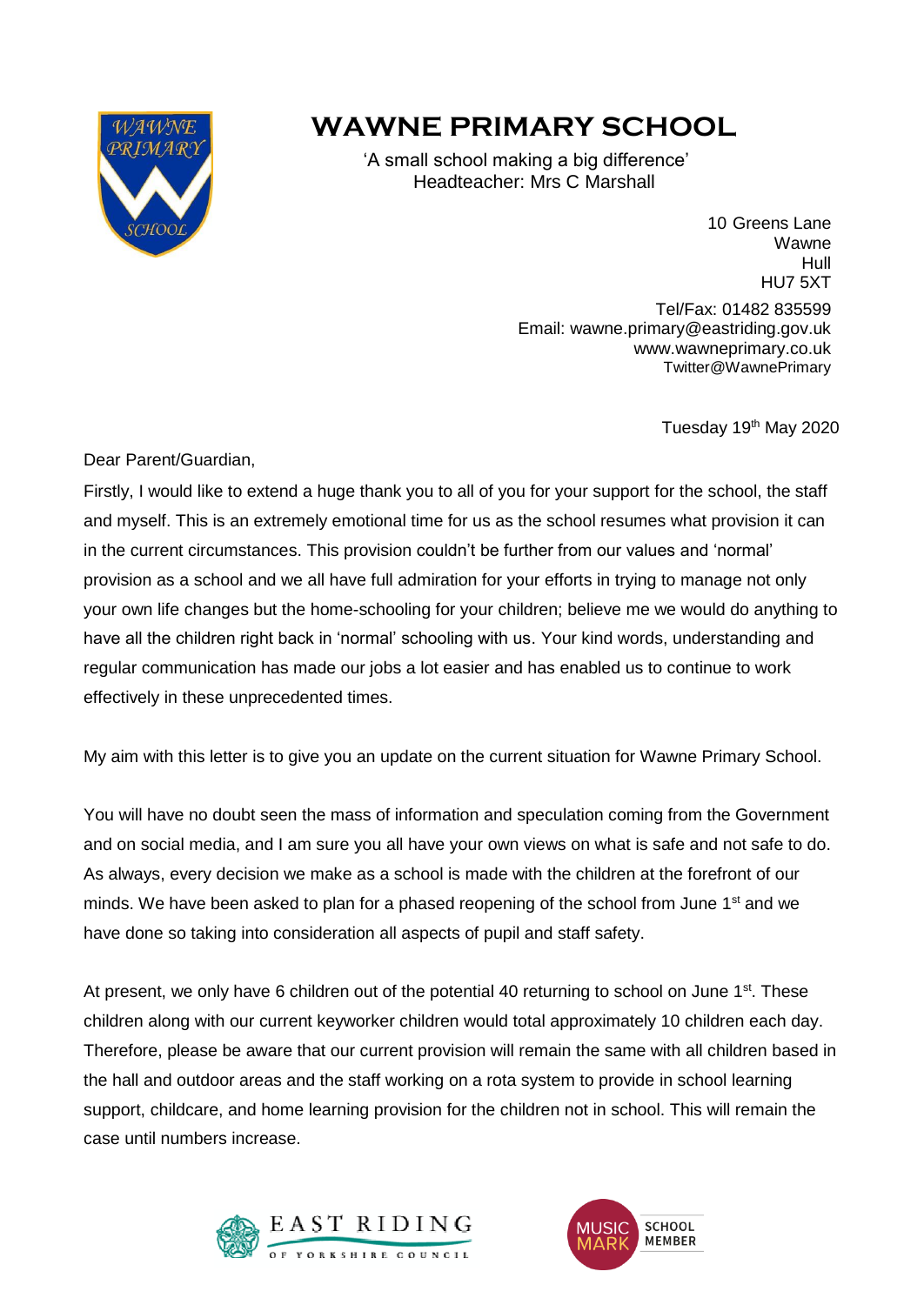A lengthy plan has been written which explores what we as a school can safely do to provide for more children returning to school over the coming weeks, it is now in place should this increase in numbers happen.

The plan focusses on the initial phased opening (weeks1-3) for Nursery, Reception, Year 1 and Year 6. Should most or all of the pupils in these years groups return to school we will operate 'bubbles' of year groups and staff and they would be in their own classroom. For example, Year 1 children would be in their classroom with a teacher and TA and likewise for the other year groups. This means there will be no more than 15 pupils in a 'bubble' as per the Government and Health and Safety expectations.

There will be specific requirements for parents around drop off and pick up times so we can ensure the safe distancing of pupils, parents and staff, and breaks and lunches will be staggered. The year group 'bubbles' (staff and pupils) will not be able to mix during the school day so every effort will be made to ensure movement around the school is timetabled to avoid contact. We will utilize the outdoor space as much as possible.

Cleaning and hygiene will be of a high priority, with daily thorough cleaning of all areas and regular cleaning throughout the day of high contact areas. Pupils would be expected to follow expectations for handwashing and safety measures within school. The pupils will not share equipment, for examples, pens, pencils etc.

Home learning provision will still be provided for those children in the year groups unable to attend school, however we would ask for your patience for our response times to messages and portfolio uploads, as the teachers will be teaching in school also.

With regards to 'social distancing' in school and during break times, all I can do is assure you that we will do our best to keep children at a safe distance from each other. Classrooms and one-way systems will be set up to support this format and staff will be vigilante in monitoring the children's movements and giving reminders. However, I am sure you will all understand the actual reality of trying to keep young children two metres apart from each other at all times and the impact this will have on their social and emotional well-being. I will certainly not be drawing out circles on the playground for each children to pay alone in.

Unfortunately, the planning process has highlighted to us that the reopening of our nursery provision would be unlikely to happen. This is because we have a shared Foundation area and the very nature of the provision and young age of the pupils means we could not move the children to another area of the school to teach/provide for. That would mean, with all Nursery and Reception